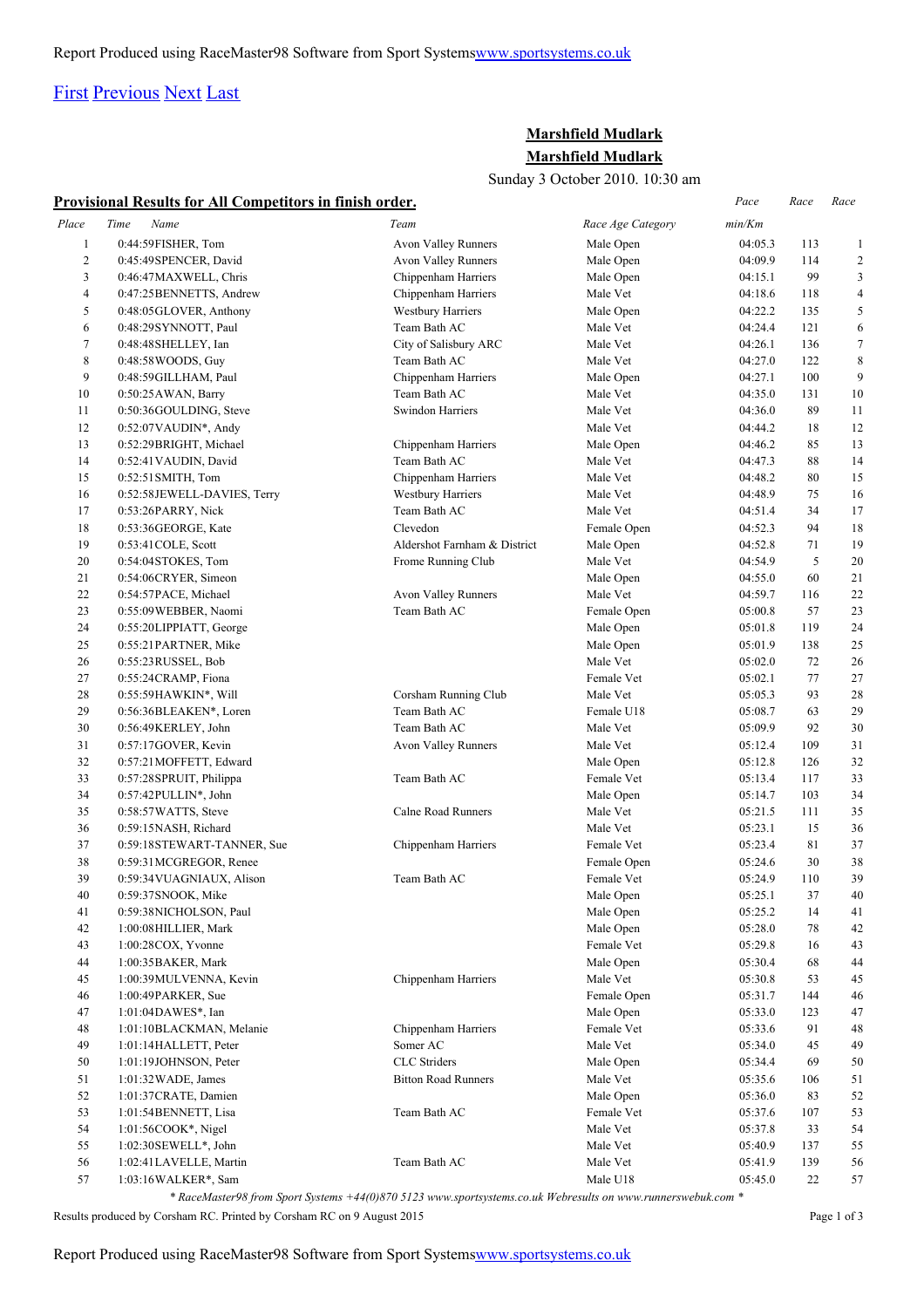# [First](http://www.corshamrunningclub.co.uk/Mudlark/Results/2010/Mudlark Results.html) [Previous](http://www.corshamrunningclub.co.uk/Mudlark/Results/2010/Mudlark Results.html) [Next](http://www.corshamrunningclub.co.uk/Mudlark/Results/2010/Mudlark ResultsPage3.html) [Last](http://www.corshamrunningclub.co.uk/Mudlark/Results/2010/Mudlark ResultsPage3.html)

Marshfield Mudlark, Marshfield Mudlark - Sunday 3 October 2010. 10:30 am

| <b>Provisional Results for All Competitors in finish order.</b> |  |  |
|-----------------------------------------------------------------|--|--|
|                                                                 |  |  |

|       | Provisional Results for All Competitors in finish order. |                             |                   | Pace    | Race           | Race |
|-------|----------------------------------------------------------|-----------------------------|-------------------|---------|----------------|------|
| Place | Time<br>Name                                             | Team                        | Race Age Category | min/Km  |                |      |
| 58    | 1:03:16 MILSOM*, Luke                                    |                             | Male U18          | 05:45.0 | 59             | 58   |
| 59    | 1:03:25 HOPKINS, Neil                                    | <b>Hogweed Trotters</b>     | Male Open         | 05:45.9 | 127            | 59   |
| 60    | 1:04:01 CHIVERS, Philip                                  | Southwest Road Runners      | Male Vet          | 05:49.1 | 3              | 60   |
| 61    | 1:04:11 ADAMS, John                                      |                             | Male Vet          | 05:50.0 | 74             | 61   |
| 62    | 1:04:12 HAWKINS, Vanessa                                 | <b>Bitton Road Runners</b>  | Female Vet        | 05:50.1 | 67             | 62   |
| 63    | 1:04:16 LLEWELLYN-EVANS*, Hefen                          |                             | Male U18          | 05:50.5 | 101            | 63   |
| 64    | 1:04:18 SMITH, Paul                                      | <b>Westbury Harriers</b>    | Male Vet          | 05:50.7 | 64             | 64   |
| 65    | 1:04:24 DOW, Lindsey                                     | Team Bath AC                | Female Vet        | 05:51.2 | 42             | 65   |
| 66    | 1:04:27 STEPHENSON, Matthew                              |                             | Male Open         | 05:51.5 | 82             | 66   |
| 67    | 1:04:34 TURNER, Matthew                                  |                             | Male Open         | 05:52.1 | 29             | 67   |
| 68    | 1:04:52 HOADLEY, Aubrey                                  |                             | Male Open         | 05:53.8 | 140            | 68   |
| 69    | 1:05:04 PALK, Andrea                                     |                             | Female Vet        | 05:54.9 | 120            | 69   |
| 70    | 1:05:24 WOODMAN, Robyn                                   | Team Bath AC                | Female Open       | 05:56.7 | 25             | 70   |
| 71    | 1:05:34 BALL, Helen                                      | Clevedon                    | Female Vet        | 05:57.6 | 95             | 71   |
| 72    | 1:05:47 GRIEVE, Rob                                      |                             | Male Vet          | 05:58.8 | 143            | 72   |
| 73    | 1:05:54 COX, Paul                                        | Chippenham Harriers         | Male Open         | 05:59.4 | 86             | 73   |
| 74    | 1:05:56 GOLDSMITH*, Nigel                                |                             | Male Vet          | 05:59.6 | 50             | 74   |
| 75    | 1:05:57 BARTHOLOMEW, David                               |                             | Male Vet          | 05:59.7 | 128            | 75   |
| 76    | 1:05:58 COOK, Alan                                       |                             | Male Vet          | 05:59.8 | 108            | 76   |
| 77    | 1:06:00 GILES, Will                                      |                             | Male Open         | 06:00.0 | 133            | 77   |
| 78    | $1:06:08$ RUSSELL*, Joel                                 |                             | Male U18          | 06:00.7 | 141            | 78   |
| 79    | 1:06:08 BRADY, Luke                                      |                             | Male Open         | 06:00.7 | 48             | 79   |
| 80    | 1:06:11 PARR, Guy                                        |                             | Male Vet          | 06:01.0 | 47             | 80   |
| 81    | 1:06:23 KENNY, Patrick                                   |                             | Male Open         | 06:02.0 | 49             | 81   |
| 82    | 1:06:28 MITCHELL, Nick                                   |                             | Male Open         | 06:02.5 | 65             | 82   |
| 83    | 1:06:51 GOULDING, Julie                                  | Swindon Harriers            | Female Vet        | 06:04.6 | 90             | 83   |
| 84    | 1:07:46 ALBON-CROUCH*, Tony                              |                             | Male Vet          | 06:09.6 | 142            | 84   |
| 85    | 1:08:06 LUCAS, Allison                                   | Kingswood Tri Club          | Female Vet        | 06:11.4 | $\overline{4}$ | 85   |
| 86    | 1:08:29 COLEMAN, Richard                                 |                             | Male Vet          | 06:13.5 | $\overline{c}$ | 86   |
| 87    | 1:09:18 DUNNE, Ben                                       |                             | Male Open         | 06:18.0 | 21             | 87   |
| 88    | 1:09:55 MORRIS, Anna                                     | Southampton Running Sisters | Female Open       | 06:21.3 | 124            | 88   |
| 89    | 1:10:11 SNELL*, Graham                                   |                             | Male Vet          | 06:22.8 | 104            | 89   |
| 90    | 1:10:15 SCHWARTZ, Andy                                   |                             | Male Vet          | 06:23.1 | 105            | 90   |
| 91    | 1:10:54 LINTURN, Philip                                  |                             | Male Vet          | 06:26.7 | 8              | 91   |
| 92    | 1:11:01 CHARD, Paul                                      | <b>Hogweed Trotters</b>     | Male Vet          | 06:27.3 | 125            | 92   |
| 93    | 1:11:32 JOY, Malcom                                      |                             | Male Vet          | 06:30.1 | 112            | 93   |
| 94    | 1:12:28 JOHNSON, Ben                                     |                             | Male Open         | 06:35.2 | 23             | 94   |
| 95    | 1:12:28 JAY, Andy                                        |                             | Male Vet          | 06:35.2 | 24             | 95   |
| 96    | 1:13:31 ANDERSON, Lousie                                 |                             | Female Vet        | 06:41.0 | 97             | 96   |
| 97    | 1:14:05 DEVENISH, Malcolm                                | <b>Avon Valley Runners</b>  | Male Vet          | 06:44.0 | 20             | 97   |
| 98    | 1:14:11 WALTERS, Kate                                    | Chippenham Harriers         | Female Open       | 06:44.6 | 84             | 98   |
| 99    | 1:14:20 MCGOWAN, Tanya                                   |                             | Female Open       | 06:45.4 | 129            | 99   |
| 100   | 1:14:33 SEDGEMORE*, Eddie                                |                             | Male Vet          | 06:46.6 | 38             | 100  |
| 101   | 1:15:52 JAMES, Alyson                                    | <b>Bitton Road Runners</b>  | Female Vet        | 06:53.8 | 146            | 101  |
| 102   | 1:15:52 COLMAN, David                                    | <b>Bitton Road Runners</b>  | Male Vet          | 06:53.8 | 145            | 102  |
| 103   | 1:16:37 WILLIAMS, David                                  |                             | Male Vet          | 06:57.9 | 54             | 103  |
| 104   | 1:16:46 O'SHEA, Hillary                                  | <b>TRA</b>                  | Female Vet        | 06:58.7 | 87             | 104  |
| 105   | 1:17:21 MESSER, Brian                                    |                             | Male Vet          | 07:01.9 | 96             | 105  |
| 106   | 1:17:39 WEBBER, Sally                                    |                             | Female Vet        | 07:03.5 | 56             | 106  |
|       |                                                          |                             |                   |         |                |      |